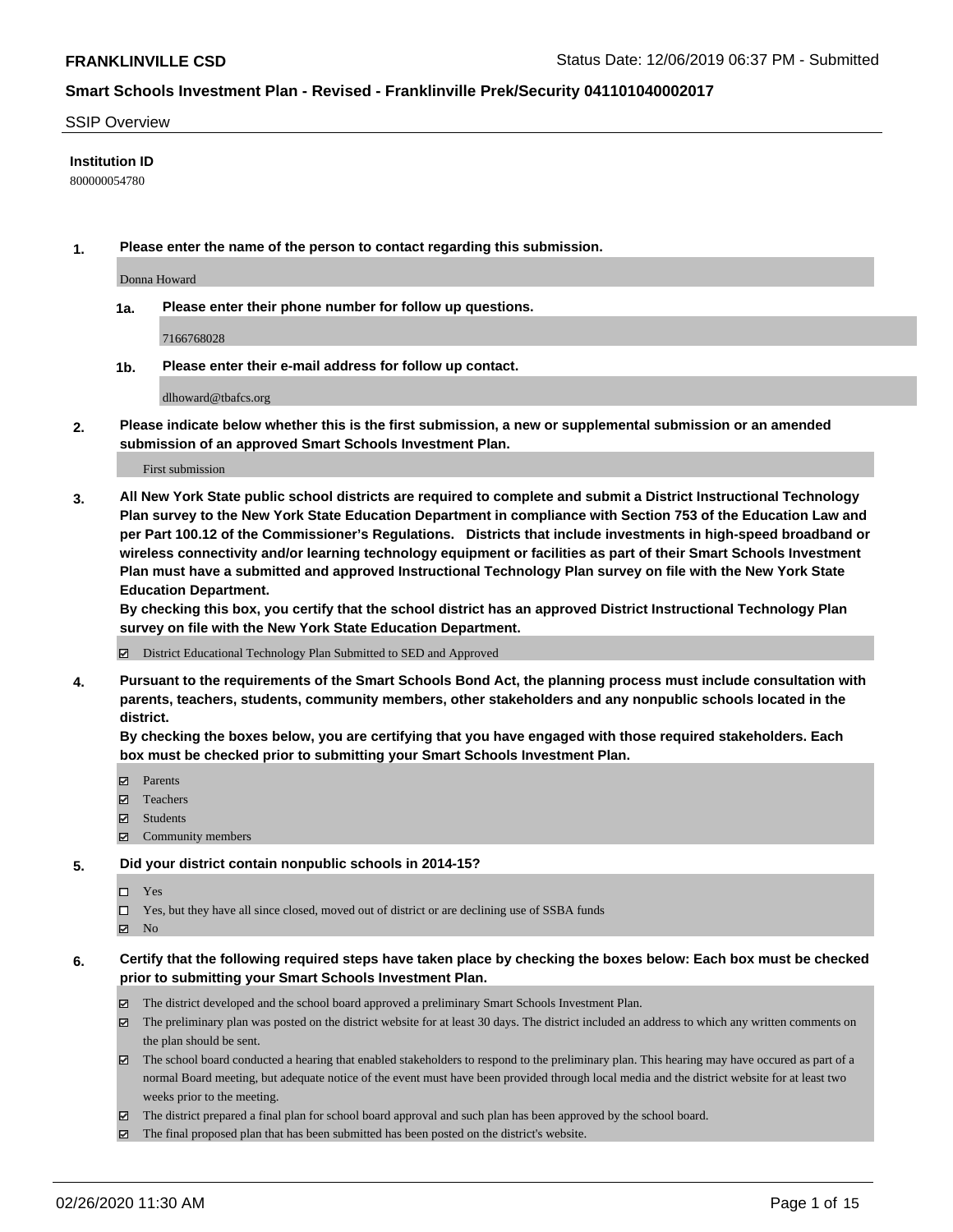SSIP Overview

**6a. Please upload the proposed Smart Schools Investment Plan (SSIP) that was posted on the district's website, along with any supporting materials. Note that this should be different than your recently submitted Educational Technology Survey. The Final SSIP, as approved by the School Board, should also be posted on the website and remain there during the course of the projects contained therein.**

Smart Schools Investment Plan - Updated - 11.2019.pdf Franklinville Prek-Security 041101040002017 SSIP Initial Plan.pdf

**6b. Enter the webpage address where the final Smart Schools Investment Plan is posted. The Plan should remain posted for the life of the included projects.**

https://www.tbafcs.org/Page/1810

**7. Please enter an estimate of the total number of students and staff that will benefit from this Smart Schools Investment Plan based on the cumulative projects submitted to date.**

439

**8. An LEA/School District may partner with one or more other LEA/School Districts to form a consortium to pool Smart Schools Bond Act funds for a project that meets all other Smart School Bond Act requirements. Each school district participating in the consortium will need to file an approved Smart Schools Investment Plan for the project and submit a signed Memorandum of Understanding that sets forth the details of the consortium including the roles of each respective district.**

 $\Box$  The district plans to participate in a consortium to partner with other school district(s) to implement a Smart Schools project.

**9. Please enter the name and 6-digit SED Code for each LEA/School District participating in the Consortium.**

| <b>Partner LEA/District</b> | <b>ISED BEDS Code</b> |
|-----------------------------|-----------------------|
| (No Response)               | (No Response)         |

**10. Please upload a signed Memorandum of Understanding with all of the participating Consortium partners.**

(No Response)

**11. Your district's Smart Schools Bond Act Allocation is:**

\$1,185,162

**12. Final 2014-15 BEDS Enrollment to calculate Nonpublic Sharing Requirement**

|            | <b>Public Enrollment</b> | Nonpublic Enrollment | 'Total Enrollment | l Nonpublic Percentage |
|------------|--------------------------|----------------------|-------------------|------------------------|
| Enrollment | 665                      |                      | 665.00            | 0.00                   |

**13. This table compares each category budget total, as entered in that category's page, to the total expenditures listed in the category's expenditure table. Any discrepancies between the two must be resolved before submission.**

|                                            | <b>Sub-Allocations</b> | <b>Expenditure Totals</b> | <b>Difference</b> |
|--------------------------------------------|------------------------|---------------------------|-------------------|
| School Connectivity                        | 0.00                   | 0.00                      | 0.00              |
| Connectivity Projects for<br>l Communities | $\overline{0.00}$      | 0.00                      | 0.00              |
| Classroom Technology                       | $\overline{0.00}$      | 0.00                      | 0.00              |
| Pre-Kindergarten Classrooms                | 1.050.282.00           | 1.050.282.00              | 0.00              |
| Replace Transportable<br><b>Classrooms</b> | $\overline{0.00}$      | 0.00                      | 0.00              |
| High-Tech Security Features                | 134,880.00             | 134,880.00                | 0.00              |
| Nonpublic Loan                             | 0.00                   | 0.00                      | 0.00              |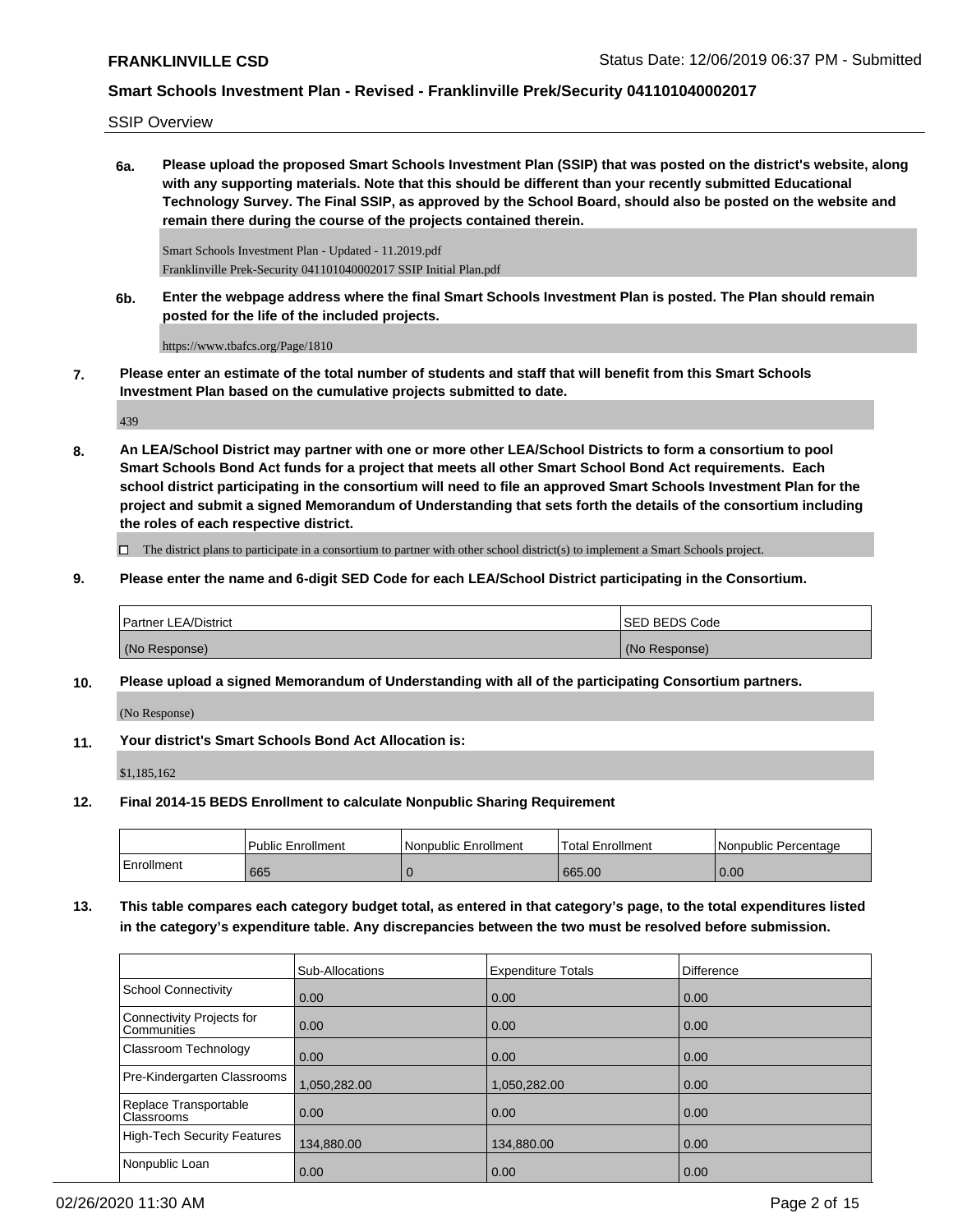SSIP Overview

|         | Sub-Allocations | <b>Expenditure Totals</b> | <b>Difference</b> |
|---------|-----------------|---------------------------|-------------------|
| Totals: | 185,162.ا       | 1,185,162                 |                   |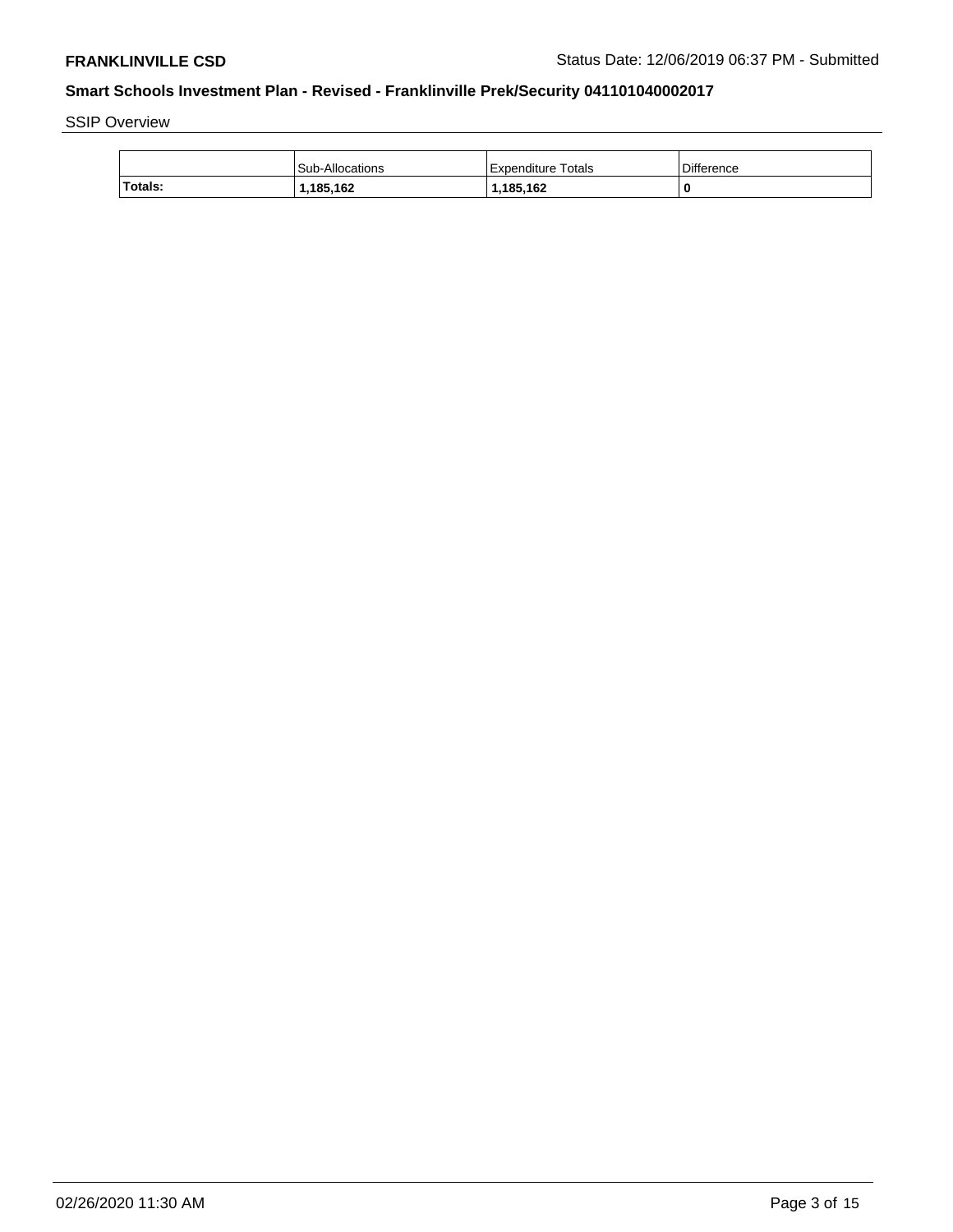School Connectivity

- **1. In order for students and faculty to receive the maximum benefit from the technology made available under the Smart Schools Bond Act, their school buildings must possess sufficient connectivity infrastructure to ensure that devices can be used during the school day. Smart Schools Investment Plans must demonstrate that:**
	- **• sufficient infrastructure that meets the Federal Communications Commission's 100 Mbps per 1,000 students standard currently exists in the buildings where new devices will be deployed, or**
	- **• is a planned use of a portion of Smart Schools Bond Act funds, or**
	- **• is under development through another funding source.**

**Smart Schools Bond Act funds used for technology infrastructure or classroom technology investments must increase the number of school buildings that meet or exceed the minimum speed standard of 100 Mbps per 1,000 students and staff within 12 months. This standard may be met on either a contracted 24/7 firm service or a "burstable" capability. If the standard is met under the burstable criteria, it must be:**

**1. Specifically codified in a service contract with a provider, and**

**2. Guaranteed to be available to all students and devices as needed, particularly during periods of high demand, such as computer-based testing (CBT) periods.**

**Please describe how your district already meets or is planning to meet this standard within 12 months of plan submission.**

(No Response)

**1a. If a district believes that it will be impossible to meet this standard within 12 months, it may apply for a waiver of this requirement, as described on the Smart Schools website. The waiver must be filed and approved by SED prior to submitting this survey.**

 $\Box$  By checking this box, you are certifying that the school district has an approved waiver of this requirement on file with the New York State Education Department.

**2. Connectivity Speed Calculator (Required). If the district currently meets the required speed, enter "Currently Met" in the last box: Expected Date When Required Speed Will be Met.**

|                  | l Number of     | Required Speed | Current Speed in | Expected Speed | Expected Date                        |
|------------------|-----------------|----------------|------------------|----------------|--------------------------------------|
|                  | <b>Students</b> | In Mbps        | <b>Mbps</b>      | to be Attained | When Required                        |
|                  |                 |                |                  |                | Within 12 Months 1Speed Will be Met1 |
| Calculated Speed | (No Response)   | 0.00           | (No Response)    | (No Response)  | l (No Response)                      |

**3. Describe how you intend to use Smart Schools Bond Act funds for high-speed broadband and/or wireless connectivity projects in school buildings.**

(No Response)

**4. Describe the linkage between the district's District Instructional Technology Plan and how the proposed projects will improve teaching and learning. (There should be a link between your response to this question and your responses to Question 1 in Section IV - NYSED Initiatives Alignment: "Explain how the district use of instructional technology will serve as a part of a comprehensive and sustained effort to support rigorous academic standards attainment and performance improvement for students."** 

**Your answer should also align with your answers to the questions in Section II - Strategic Technology Planning and the associated Action Steps in Section III - Action Plan.)**

(No Response)

**5. If the district wishes to have students and staff access the Internet from wireless devices within the school building, or in close proximity to it, it must first ensure that it has a robust Wi-Fi network in place that has sufficient bandwidth to meet user demand.**

**Please describe how you have quantified this demand and how you plan to meet this demand.**

(No Response)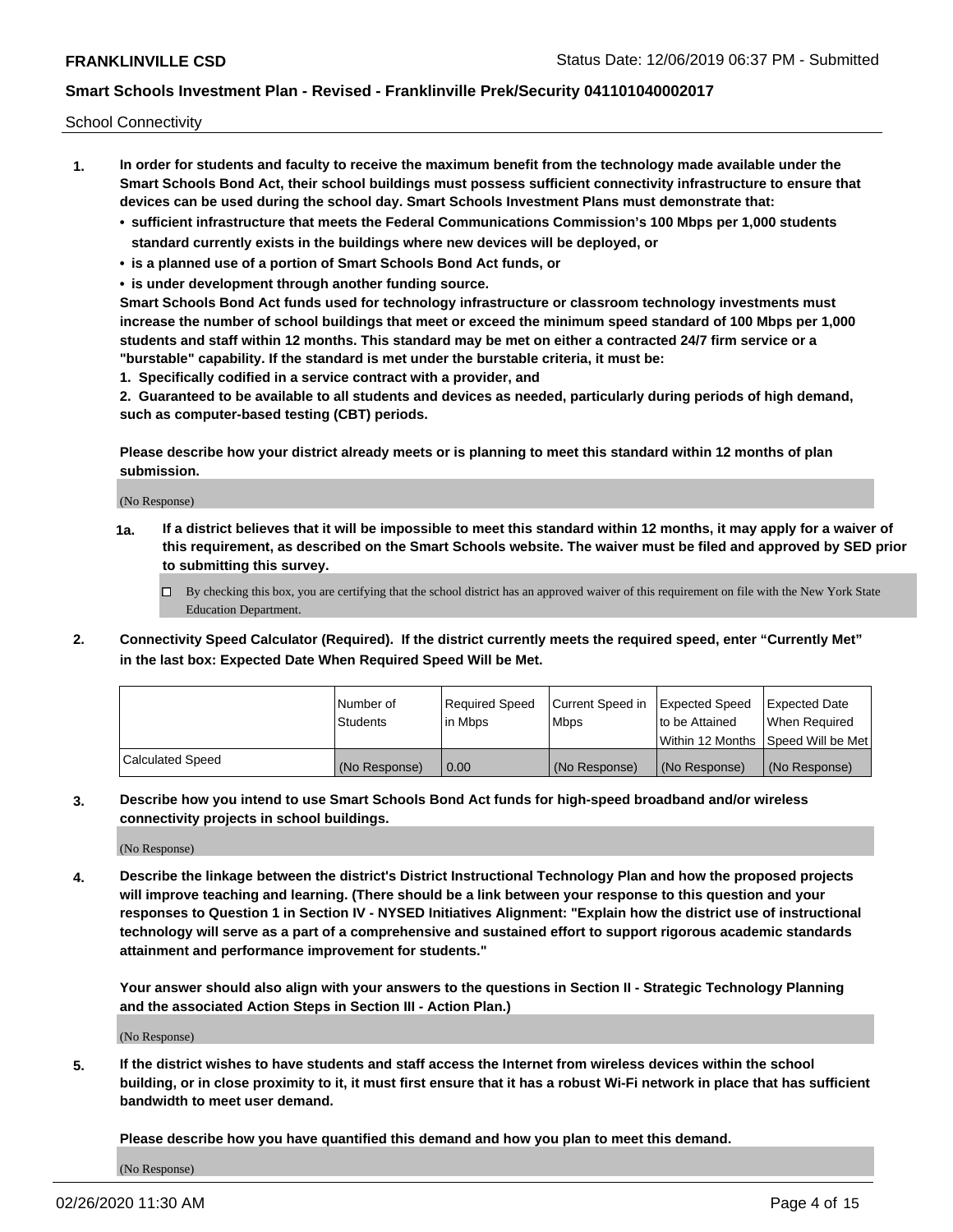School Connectivity

**6. Smart Schools plans with any expenditures in the School Connectivity category require a project number from the Office of Facilities Planning. Districts must submit an SSBA LOI and receive project numbers prior to submitting the SSIP. As indicated on the LOI, some projects may be eligible for a streamlined review and will not require a building permit.**

**Please indicate on a separate row each project number given to you by the Office of Facilities Planning.**

| Project Number |  |
|----------------|--|
| (No Response)  |  |

**7. Certain high-tech security and connectivity infrastructure projects may be eligible for an expedited review process as determined by the Office of Facilities Planning.**

#### **Was your project deemed eligible for streamlined review?**

(No Response)

### **8. Include the name and license number of the architect or engineer of record.**

| Name          | License Number |
|---------------|----------------|
| (No Response) | (No Response)  |

#### **9. Public Expenditures – Loanable (Counts toward the nonpublic loan calculation)**

| Select the allowable expenditure type.<br>Repeat to add another item under each type. | <b>PUBLIC</b> Items to be<br>l Purchased | Quantity         | l Cost Per Item  | <b>Total Cost</b> |
|---------------------------------------------------------------------------------------|------------------------------------------|------------------|------------------|-------------------|
| (No Response)                                                                         | (No Response)                            | (No<br>Response) | (No<br>Response) | 0.00              |
|                                                                                       |                                          | 0                | 0.00             |                   |

### **10. Public Expenditures – Non-Loanable (Does not count toward nonpublic loan calculation)**

| Select the allowable expenditure<br>type.<br>Repeat to add another item under<br>each type. | <b>PUBLIC</b> Items to be purchased | Quantity      | Cost per Item | <b>Total Cost</b> |
|---------------------------------------------------------------------------------------------|-------------------------------------|---------------|---------------|-------------------|
| (No Response)                                                                               | (No Response)                       | (No Response) | (No Response) | 0.00              |
|                                                                                             |                                     |               | 0.00          |                   |

#### **11. Final 2014-15 BEDS Enrollment to calculate Nonpublic Sharing Requirement (no changes allowed.)**

|            | l Public Enrollment | Nonpublic Enrollment | Total Enrollment | l Nonpublic Percentage |
|------------|---------------------|----------------------|------------------|------------------------|
| Enrollment | 665                 |                      | 665.00           | 0.00                   |

#### **12. Total Public Budget - Loanable (Counts toward the nonpublic loan calculation)**

|                                                      | Public Allocations | <b>Estimated Nonpublic Loan</b><br>Amount | Estimated Total Sub-Allocations |
|------------------------------------------------------|--------------------|-------------------------------------------|---------------------------------|
| Network/Access Costs                                 | (No Response)      | 0.00                                      | 0.00                            |
| School Internal Connections and<br><b>Components</b> | (No Response)      | 0.00                                      | 0.00                            |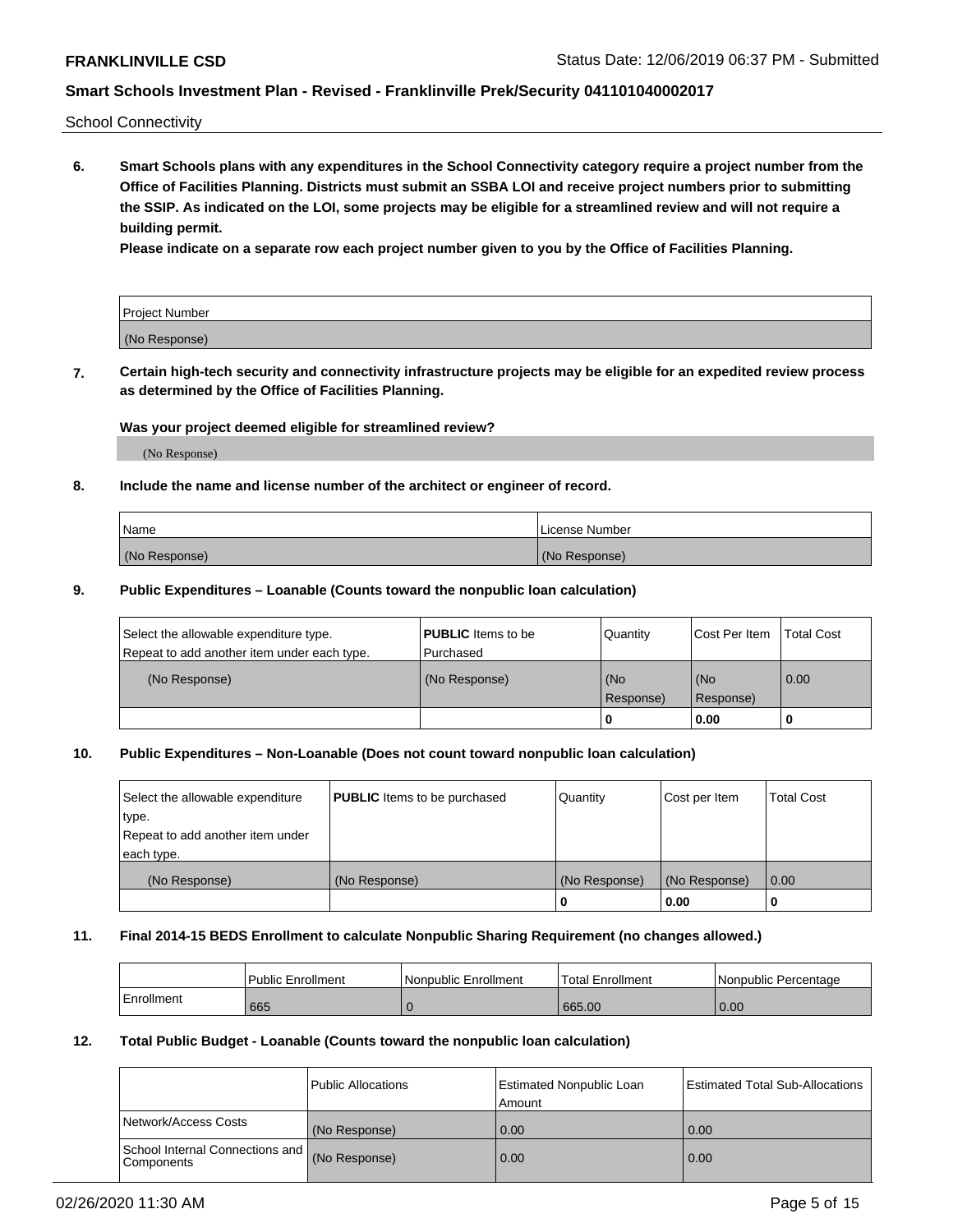School Connectivity

|         | Public Allocations | <b>Estimated Nonpublic Loan</b><br>Amount | <b>Estimated Total Sub-Allocations</b> |
|---------|--------------------|-------------------------------------------|----------------------------------------|
| ⊺Other  | (No Response)      | 0.00                                      | 0.00                                   |
| Totals: | 0.00               |                                           | 0                                      |

# **13. Total Public Budget – Non-Loanable (Does not count toward the nonpublic loan calculation)**

|                                                   | Sub-<br>Allocation |
|---------------------------------------------------|--------------------|
| Network/Access Costs                              | (No Response)      |
| Outside Plant Costs                               | (No Response)      |
| <b>School Internal Connections and Components</b> | (No Response)      |
| <b>Professional Services</b>                      | (No Response)      |
| Testing                                           | (No Response)      |
| <b>Other Upfront Costs</b>                        | (No Response)      |
| <b>Other Costs</b>                                | (No Response)      |
| Totals:                                           | 0.00               |

# **14. School Connectivity Totals**

|                          | Total Sub-Allocations |
|--------------------------|-----------------------|
| Total Loanable Items     | 0.00                  |
| Total Non-Ioanable Items | 0.00                  |
| Totals:                  | 0                     |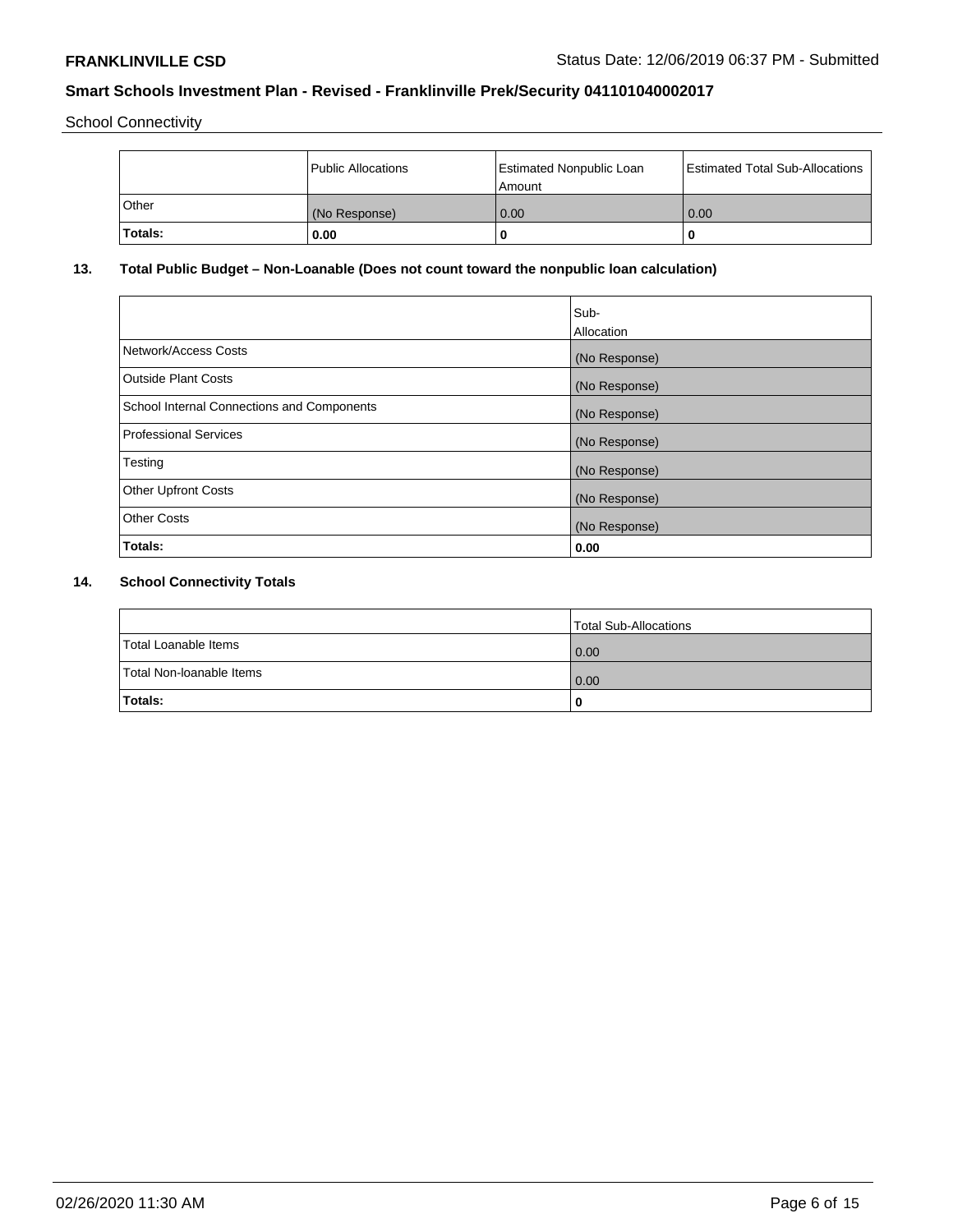Community Connectivity (Broadband and Wireless)

**1. Describe how you intend to use Smart Schools Bond Act funds for high-speed broadband and/or wireless connectivity projects in the community.**

(No Response)

**2. Please describe how the proposed project(s) will promote student achievement and increase student and/or staff access to the Internet in a manner that enhances student learning and/or instruction outside of the school day and/or school building.**

(No Response)

**3. Community connectivity projects must comply with all the necessary local building codes and regulations (building and related permits are not required prior to plan submission).**

 $\Box$  I certify that we will comply with all the necessary local building codes and regulations.

**4. Please describe the physical location of the proposed investment.**

(No Response)

**5. Please provide the initial list of partners participating in the Community Connectivity Broadband Project, along with their Federal Tax Identification (Employer Identification) number.**

| <b>Project Partners</b> | l Federal ID # |
|-------------------------|----------------|
| (No Response)           | (No Response)  |

**6. Please detail the type, quantity, per unit cost and total cost of the eligible items under each sub-category.**

| Select the allowable expenditure | Item to be purchased | Quantity      | Cost per Item | <b>Total Cost</b> |
|----------------------------------|----------------------|---------------|---------------|-------------------|
| type.                            |                      |               |               |                   |
| Repeat to add another item under |                      |               |               |                   |
| each type.                       |                      |               |               |                   |
| (No Response)                    | (No Response)        | (No Response) | (No Response) | 0.00              |
|                                  |                      | o             | 0.00          |                   |

**7. If you are submitting an allocation for Community Connectivity, complete this table.**

**Note that the calculated Total at the bottom of the table must equal the Total allocation for this category that you entered in the SSIP Overview overall budget.**

|                                    | Sub-Allocation |
|------------------------------------|----------------|
| Network/Access Costs               | (No Response)  |
| Outside Plant Costs                | (No Response)  |
| <b>Tower Costs</b>                 | (No Response)  |
| <b>Customer Premises Equipment</b> | (No Response)  |
| <b>Professional Services</b>       | (No Response)  |
| Testing                            | (No Response)  |
| <b>Other Upfront Costs</b>         | (No Response)  |
| <b>Other Costs</b>                 | (No Response)  |
| Totals:                            | 0.00           |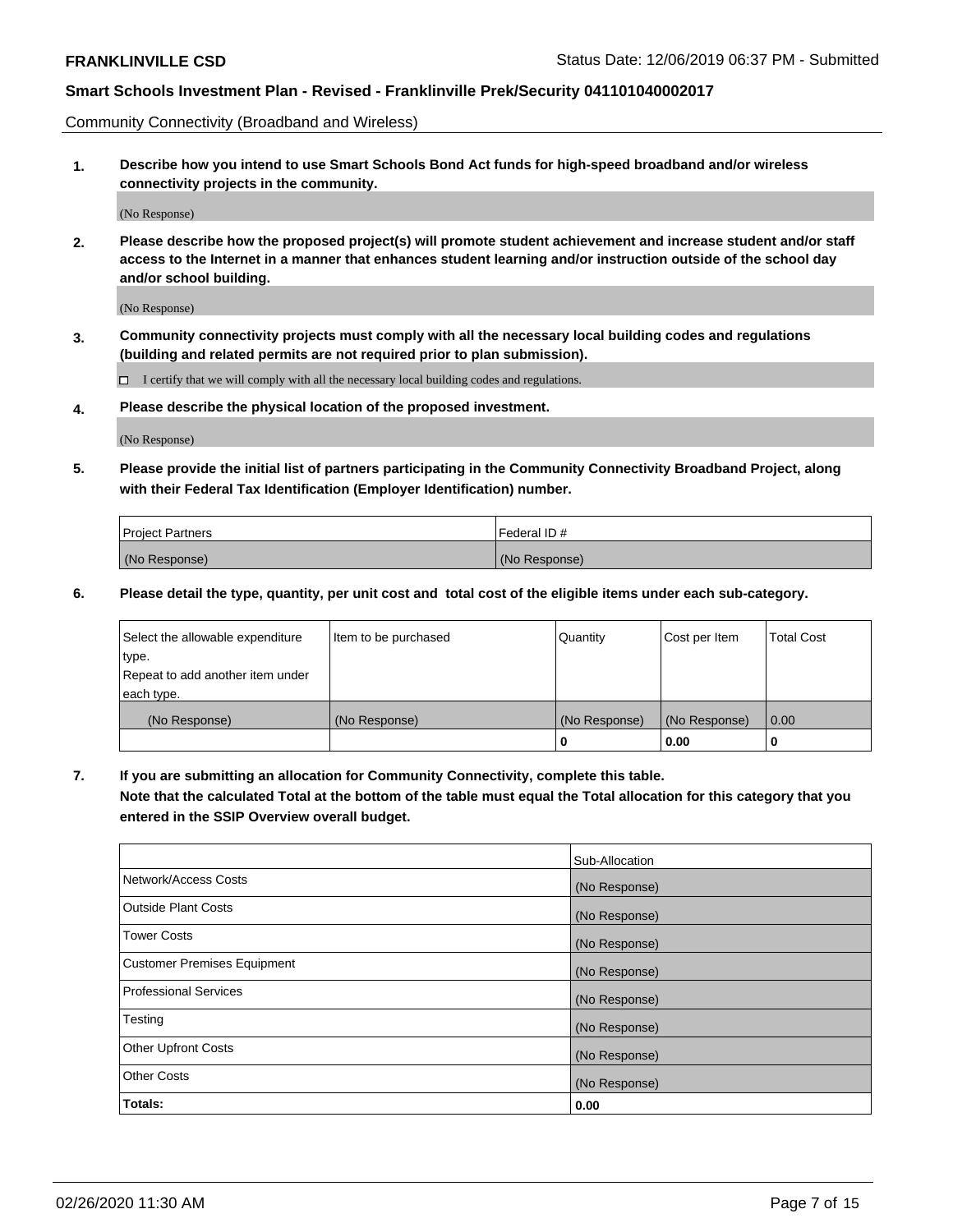### Classroom Learning Technology

**1. In order for students and faculty to receive the maximum benefit from the technology made available under the Smart Schools Bond Act, their school buildings must possess sufficient connectivity infrastructure to ensure that devices can be used during the school day. Smart Schools Investment Plans must demonstrate that sufficient infrastructure that meets the Federal Communications Commission's 100 Mbps per 1,000 students standard currently exists in the buildings where new devices will be deployed, or is a planned use of a portion of Smart Schools Bond Act funds, or is under development through another funding source. Smart Schools Bond Act funds used for technology infrastructure or classroom technology investments must increase the number of school buildings that meet or exceed the minimum speed standard of 100 Mbps per 1,000 students and staff within 12 months. This standard may be met on either a contracted 24/7 firm service or a "burstable" capability. If the standard is met under the burstable criteria, it must be:**

**1. Specifically codified in a service contract with a provider, and**

**2. Guaranteed to be available to all students and devices as needed, particularly during periods of high demand, such as computer-based testing (CBT) periods.**

**Please describe how your district already meets or is planning to meet this standard within 12 months of plan submission.**

(No Response)

- **1a. If a district believes that it will be impossible to meet this standard within 12 months, it may apply for a waiver of this requirement, as described on the Smart Schools website. The waiver must be filed and approved by SED prior to submitting this survey.**
	- By checking this box, you are certifying that the school district has an approved waiver of this requirement on file with the New York State Education Department.
- **2. Connectivity Speed Calculator (Required). If the district currently meets the required speed, enter "Currently Met" in the last box: Expected Date When Required Speed Will be Met.**

|                  | l Number of     | Required Speed | Current Speed in | <b>Expected Speed</b> | <b>Expected Date</b>                |
|------------------|-----------------|----------------|------------------|-----------------------|-------------------------------------|
|                  | <b>Students</b> | l in Mbps      | l Mbps           | to be Attained        | When Required                       |
|                  |                 |                |                  |                       | Within 12 Months  Speed Will be Met |
| Calculated Speed | (No Response)   | 0.00           | (No Response)    | l (No Response)       | (No Response)                       |

**3. If the district wishes to have students and staff access the Internet from wireless devices within the school building, or in close proximity to it, it must first ensure that it has a robust Wi-Fi network in place that has sufficient bandwidth to meet user demand.**

**Please describe how you have quantified this demand and how you plan to meet this demand.**

(No Response)

**4. All New York State public school districts are required to complete and submit an Instructional Technology Plan survey to the New York State Education Department in compliance with Section 753 of the Education Law and per Part 100.12 of the Commissioner's Regulations.**

**Districts that include educational technology purchases as part of their Smart Schools Investment Plan must have a submitted and approved Instructional Technology Plan survey on file with the New York State Education Department.**

- By checking this box, you are certifying that the school district has an approved Instructional Technology Plan survey on file with the New York State Education Department.
- **5. Describe the devices you intend to purchase and their compatibility with existing or planned platforms or systems. Specifically address the adequacy of each facility's electrical, HVAC and other infrastructure necessary to install and support the operation of the planned technology.**

(No Response)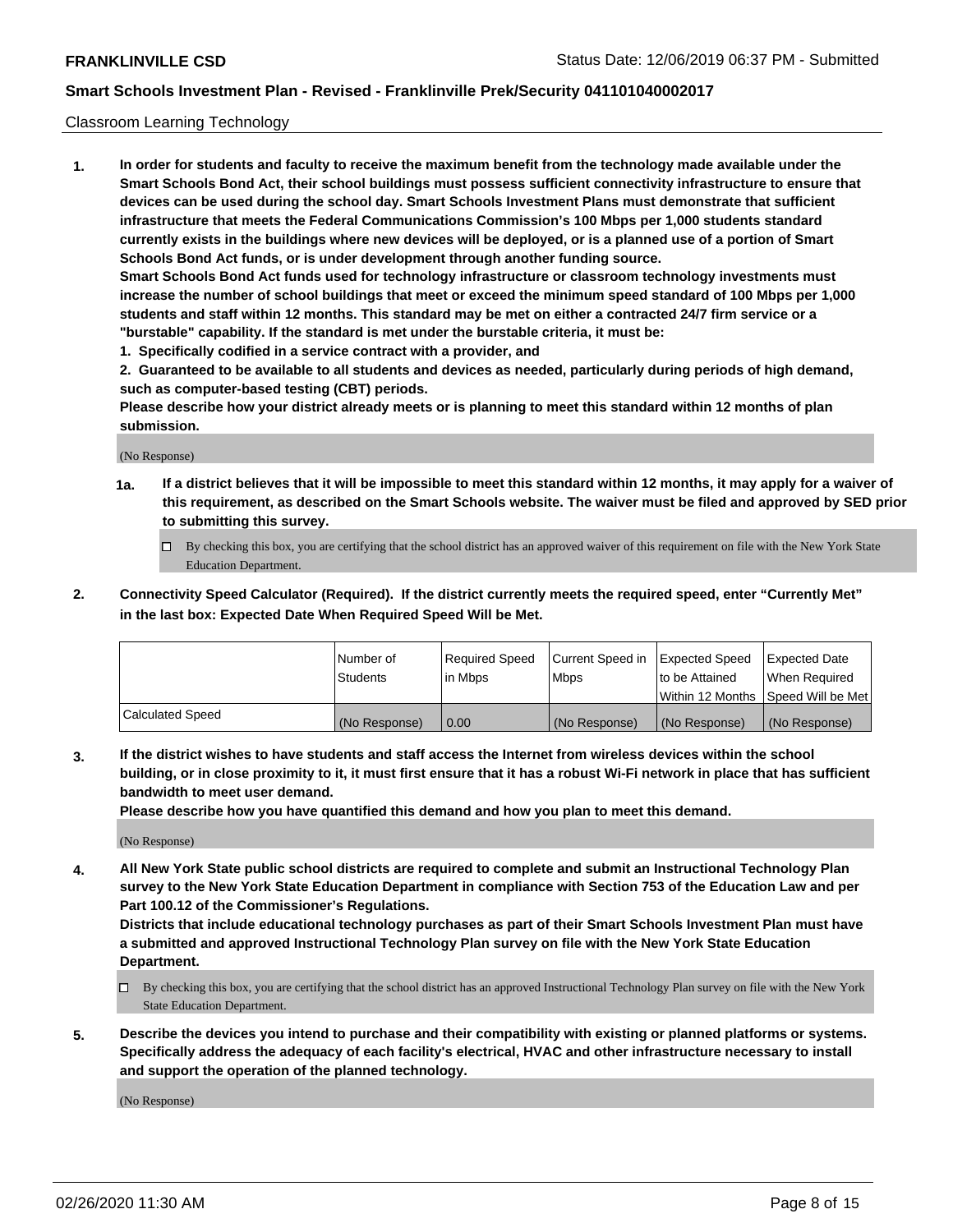#### Classroom Learning Technology

- **6. Describe how the proposed technology purchases will:**
	- **> enhance differentiated instruction;**
	- **> expand student learning inside and outside the classroom;**
	- **> benefit students with disabilities and English language learners; and**
	- **> contribute to the reduction of other learning gaps that have been identified within the district.**

**The expectation is that districts will place a priority on addressing the needs of students who struggle to succeed in a rigorous curriculum. Responses in this section should specifically address this concern and align with the district's Instructional Technology Plan (in particular Question 2 of E. Curriculum and Instruction: "Does the district's instructional technology plan address the needs of students with disabilities to ensure equitable access to instruction, materials and assessments?" and Question 3 of the same section: "Does the district's instructional technology plan address the provision of assistive technology specifically for students with disabilities to ensure access to and participation in the general curriculum?")**

**In addition, describe how the district ensures equitable access to instruction, materials and assessments and participation in the general curriculum for both SWD and English Language Learners/Multilingual Learners (ELL/MLL) students.**

(No Response)

**7. Where appropriate, describe how the proposed technology purchases will enhance ongoing communication with parents and other stakeholders and help the district facilitate technology-based regional partnerships, including distance learning and other efforts.**

(No Response)

**8. Describe the district's plan to provide professional development to ensure that administrators, teachers and staff can employ the technology purchased to enhance instruction successfully.**

**Note: This response should be aligned and expanded upon in accordance with your district's response to Question 1 of F. Professional Development of your Instructional Technology Plan: "Please provide a summary of professional development offered to teachers and staff, for the time period covered by this plan, to support technology to enhance teaching and learning. Please include topics, audience and method of delivery within your summary."**

(No Response)

- **9. Districts must contact one of the SUNY/CUNY teacher preparation programs listed on the document on the left side of the page that supplies the largest number of the district's new teachers to request advice on innovative uses and best practices at the intersection of pedagogy and educational technology.**
	- By checking this box, you certify that you have contacted the SUNY/CUNY teacher preparation program that supplies the largest number of your new teachers to request advice on these issues.
	- **9a. Please enter the name of the SUNY or CUNY Institution that you contacted.**

(No Response)

**9b. Enter the primary Institution phone number.**

(No Response)

**9c. Enter the name of the contact person with whom you consulted and/or will be collaborating with on innovative uses of technology and best practices.**

(No Response)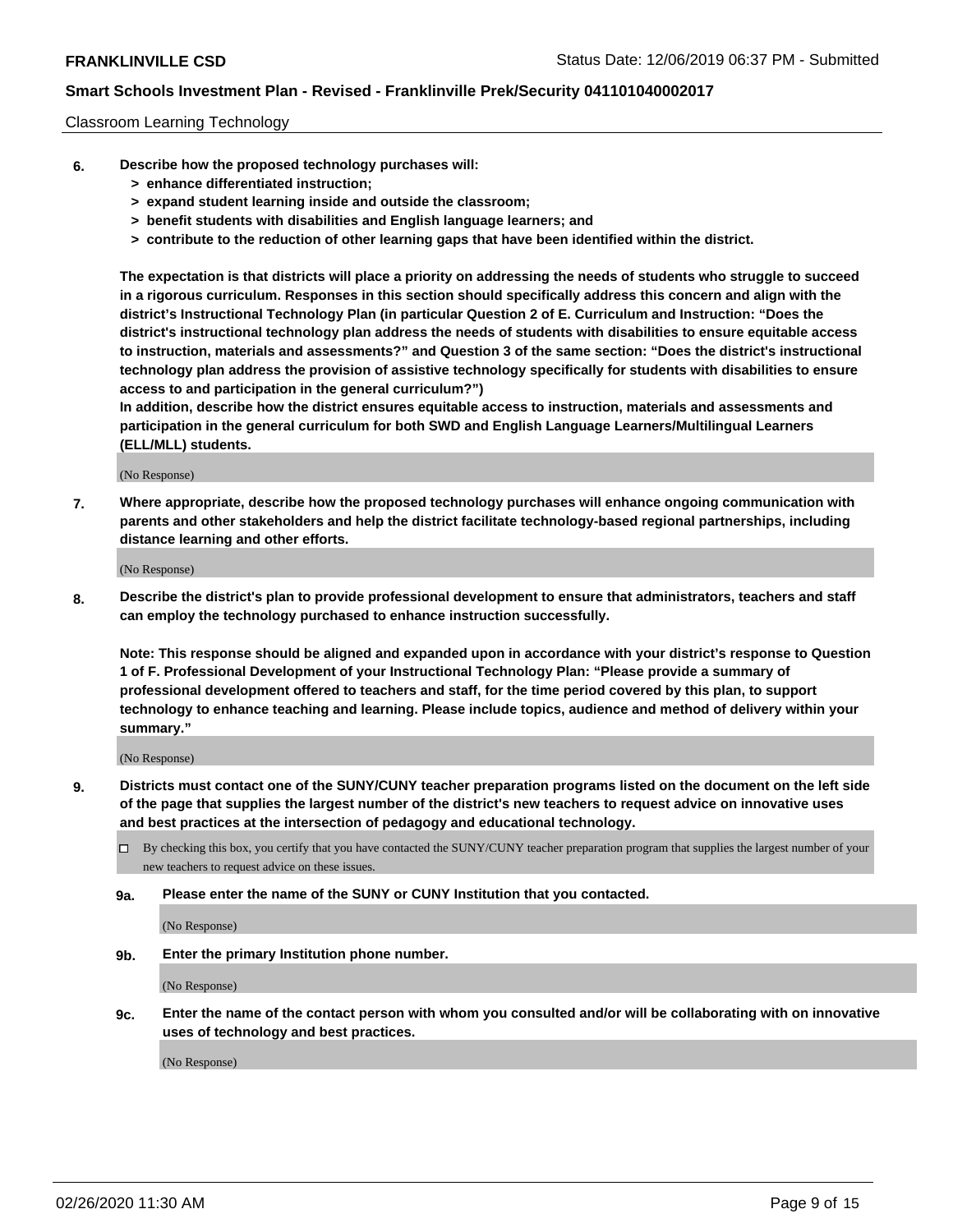#### Classroom Learning Technology

**10. To ensure the sustainability of technology purchases made with Smart Schools funds, districts must demonstrate a long-term plan to maintain and replace technology purchases supported by Smart Schools Bond Act funds. This sustainability plan shall demonstrate a district's capacity to support recurring costs of use that are ineligible for Smart Schools Bond Act funding such as device maintenance, technical support, Internet and wireless fees, maintenance of hotspots, staff professional development, building maintenance and the replacement of incidental items. Further, such a sustainability plan shall include a long-term plan for the replacement of purchased devices and equipment at the end of their useful life with other funding sources.**

 $\Box$  By checking this box, you certify that the district has a sustainability plan as described above.

**11. Districts must ensure that devices purchased with Smart Schools Bond funds will be distributed, prepared for use, maintained and supported appropriately. Districts must maintain detailed device inventories in accordance with generally accepted accounting principles.**

By checking this box, you certify that the district has a distribution and inventory management plan and system in place.

#### **12. Please detail the type, quantity, per unit cost and total cost of the eligible items under each sub-category.**

| Select the allowable expenditure<br>type.      | Item to be Purchased | Quantity      | Cost per Item | <b>Total Cost</b> |
|------------------------------------------------|----------------------|---------------|---------------|-------------------|
| Repeat to add another item under<br>each type. |                      |               |               |                   |
| (No Response)                                  | (No Response)        | (No Response) | (No Response) | 0.00              |
|                                                |                      |               | 0.00          |                   |

#### **13. Final 2014-15 BEDS Enrollment to calculate Nonpublic Sharing Requirement (no changes allowed.)**

|              | l Public Enrollment | Nonpublic Enrollment | <b>Total Enrollment</b> | Nonpublic<br>l Percentage |
|--------------|---------------------|----------------------|-------------------------|---------------------------|
| l Enrollment | 665                 |                      | 665.00                  | 0.00                      |

### **14. If you are submitting an allocation for Classroom Learning Technology complete this table.**

|                         | Public School Sub-Allocation | <b>Estimated Nonpublic Loan</b><br>Amount<br>(Based on Percentage Above) | Estimated Total Public and<br>Nonpublic Sub-Allocation |
|-------------------------|------------------------------|--------------------------------------------------------------------------|--------------------------------------------------------|
| Interactive Whiteboards | (No Response)                | 0.00                                                                     | 0.00                                                   |
| Computer Servers        | (No Response)                | 0.00                                                                     | 0.00                                                   |
| Desktop Computers       | (No Response)                | 0.00                                                                     | 0.00                                                   |
| <b>Laptop Computers</b> | (No Response)                | 0.00                                                                     | 0.00                                                   |
| <b>Tablet Computers</b> | (No Response)                | 0.00                                                                     | 0.00                                                   |
| Other Costs             | (No Response)                | 0.00                                                                     | 0.00                                                   |
| Totals:                 | 0.00                         | 0                                                                        | 0                                                      |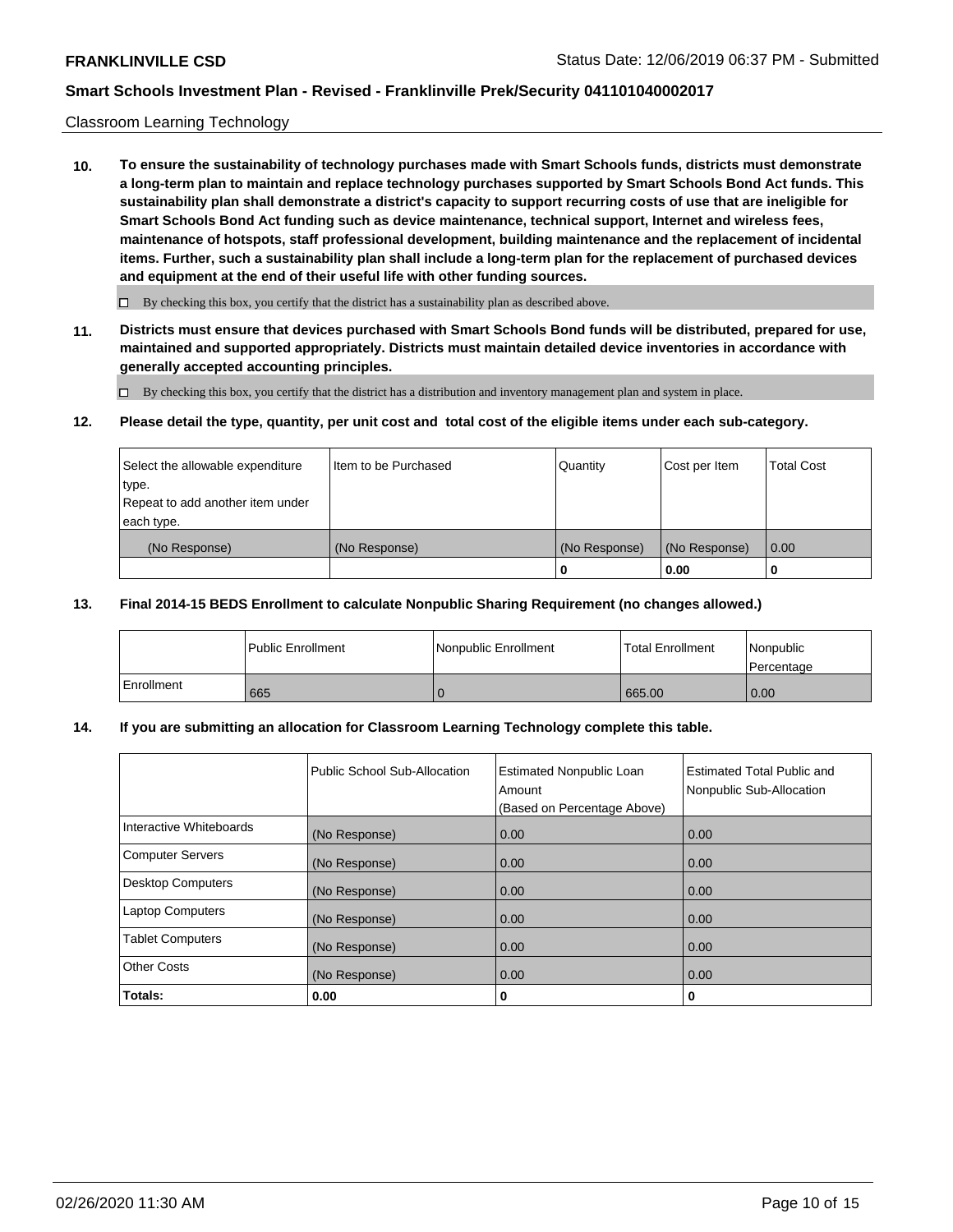#### Pre-Kindergarten Classrooms

### **1. Provide information regarding how and where the district is currently serving pre-kindergarten students and justify the need for additional space with enrollment projections over 3 years.**

Currently the District is serving fifty nine (59) students in three (3) District classrooms and one (1) HeadStart classroom (collaborating agency). Please note that our class sizes in our Pre-Kindergarten rooms, range from 14-15 students in the current year, but may go up to 18 students per classroom depending on our enrollment. Our projected enrollment is expected to remain steady for the next three (3) to five (5) years. The District will be taking over two (2) of our Pre-kindergarten classrooms to create a secure vestibule as well as a "holding room" for the dismissal time of our students. Currently students line the halls and sit on the floor during dismissal as we do not have an appropriate area to hold students during this time creating a safety hazard situation. The car line and pick up area for parents is outside the current Pre-Kindergarten wing. There is no alternative safe pick up area options given the current parking lot structures. Alternative parking lot options were considered, but none were deemed viable and/or safe options. With the loss of these two current Pre-Kindergarten rooms, the District would not be able to maintain it's current programming as no other classrooms are currently available. The District intends to construct two (2) new classrooms to maintain and modernize current programming.

### **2. Describe the district's plan to construct, enhance or modernize education facilities to accommodate prekindergarten programs. Such plans must include:**

- **Specific descriptions of what the district intends to do to each space;**
- **An affirmation that new pre-kindergarten classrooms will contain a minimum of 900 square feet per classroom;**
- **The number of classrooms involved;**
- **The approximate construction costs per classroom; and**

### **- Confirmation that the space is district-owned or has a long-term lease that exceeds the probable useful life of the improvements.**

The District intends to construct two (2) new Pre-Kindergarten classrooms with a minimum of 900 square feet that exceed the SED standards at an approximate cost of \$525,141 each; or a total cost of \$1,050,282 inclusive of soft costs such as design, insurance, and incidentals. The addition will be located on existing District property. By constructing two new Pre-Kindergarten classrooms, the District would be able to renovate the existing classrooms that the program currently occupies in order to provide a secure vestibule for pick up and drop off. These renovations would be part of a Capital Improvements Project. The new construction and relocation would greatly improve the educational environment for the Pre-Kindergarten studetns and provide greater security for students and staff.

**3. Smart Schools Bond Act funds may only be used for capital construction costs. Describe the type and amount of additional funds that will be required to support ineligible ongoing costs (e.g. instruction, supplies) associated with any additional pre-kindergarten classrooms that the district plans to add.**

The District will utilize Pre-Kindergarten grant funding including Universal Pre-Kindergarten (current allocation \$154,154) and Statewide Universal Full Day Pre-Kindergarten funds (current allocation \$272,297) in addition to general fund appropriations (current appropriation \$20,393) to supplement funding needs for instruction and supplies.

**4. All plans and specifications for the erection, repair, enlargement or remodeling of school buildings in any public school district in the State must be reviewed and approved by the Commissioner. Districts that plan capital projects using their Smart Schools Bond Act funds will undergo a Preliminary Review Process by the Office of Facilities Planning.**

**Please indicate on a separate row each project number given to you by the Office of Facilities Planning.**

| <b>Project Number</b>     |  |
|---------------------------|--|
| $ 04-11-01-04-0-002-017 $ |  |
|                           |  |

**5. Please detail the type, quantity, per unit cost and total cost of the eligible items under each sub-category.**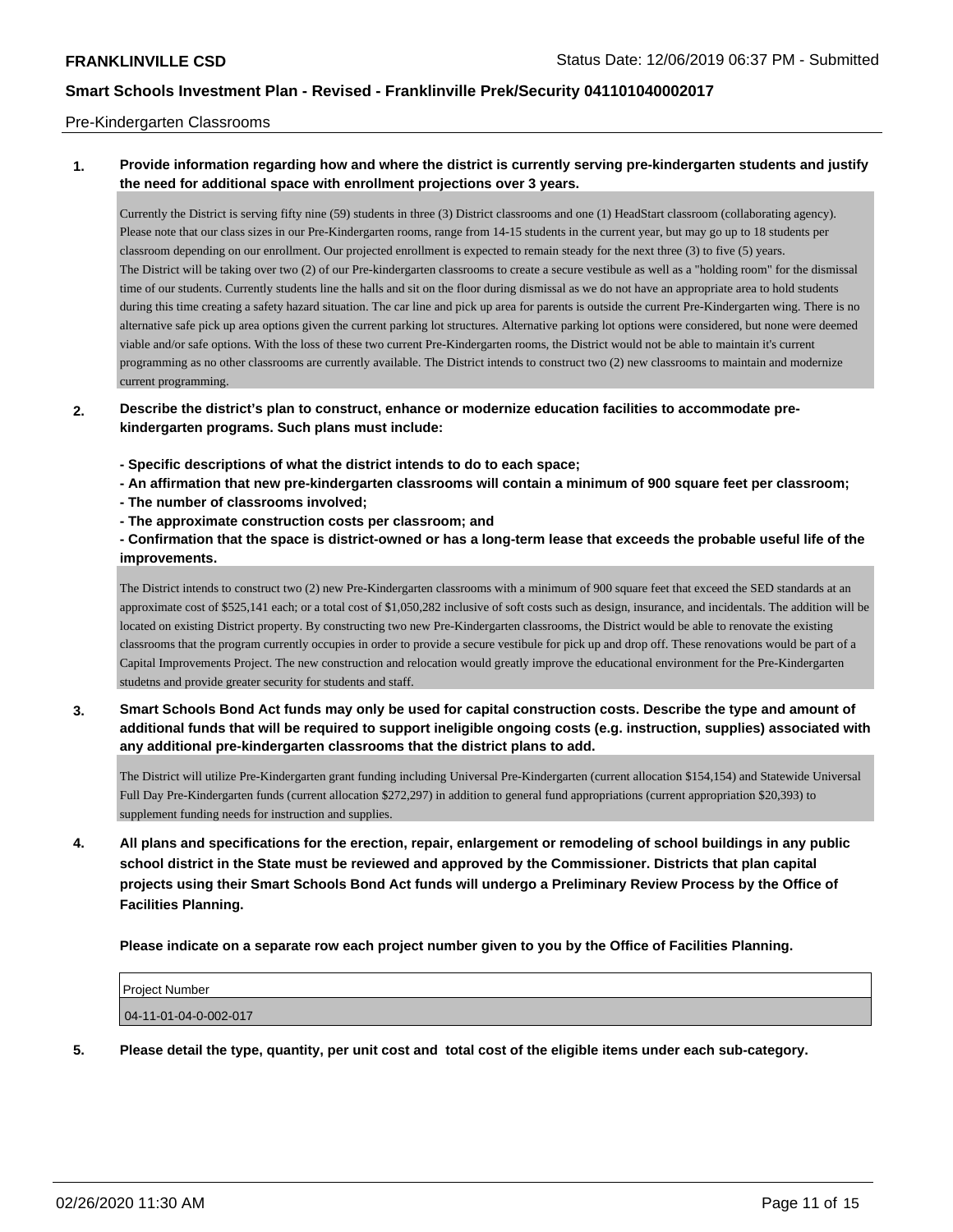Pre-Kindergarten Classrooms

| Select the allowable expenditure<br>type.<br>Repeat to add another item under<br>each type. | Item to be purchased            | Quantity | Cost per Item | <b>Total Cost</b> |
|---------------------------------------------------------------------------------------------|---------------------------------|----------|---------------|-------------------|
| <b>Construct Classrooms</b>                                                                 | Ceilings                        | 2,600    | 8.00          | 20,800.00         |
| <b>Construct Classrooms</b>                                                                 | <b>Millwork</b>                 | 100      | 250.00        | 25,000.00         |
| <b>Construct Classrooms</b>                                                                 | Foundations                     | 2,600    | 35.00         | 91,000.00         |
| <b>Construct Classrooms</b>                                                                 | Mechanical                      | 2,600    | 35.00         | 91,000.00         |
| <b>Other Costs</b>                                                                          | <b>Incidental Project Costs</b> | 1        | 33,310.00     | 33,310.00         |
| <b>Construct Classrooms</b>                                                                 | Plumbing                        | 2,600    | 22.00         | 57,200.00         |
| <b>Other Costs</b>                                                                          | Insurance and Legal             | 1        | 52,602.00     | 52,602.00         |
| <b>Other Costs</b>                                                                          | Design/CM Fees                  | 1        | 87,670.00     | 87,670.00         |
| <b>Construct Classrooms</b>                                                                 | <b>Finishes</b>                 | 2,600    | 20.00         | 52,000.00         |
| <b>Construct Classrooms</b>                                                                 | Walls                           | 350      | 250.00        | 87,500.00         |
| <b>Construct Classrooms</b>                                                                 | <b>Floors</b>                   | 2,600    | 12.00         | 31,200.00         |
| <b>Construct Classrooms</b>                                                                 | <b>Doors</b>                    | 6        | 5,000.00      | 30,000.00         |
| <b>Construct Classrooms</b>                                                                 | Electric                        | 2,600    | 25.00         | 65,000.00         |
| <b>Construct Classrooms</b>                                                                 | <b>Site Work</b>                | 1        | 100,000.00    | 100,000.00        |
| <b>Construct Classrooms</b>                                                                 | Roof & Structure                | 2,600    | 50.00         | 130,000.00        |
| <b>Construct Classrooms</b>                                                                 | Windows                         | 12       | 8,000.00      | 96,000.00         |
|                                                                                             |                                 | 21,272   | 287,289.00    | 1,050,282         |

**6. If you have made an allocation for Pre-Kindergarten Classrooms, complete this table. Note that the calculated Total at the bottom of the table must equal the Total allocation for this category that you entered in the SSIP Overview overall budget.**

|                                          | Sub-Allocation |
|------------------------------------------|----------------|
| Construct Pre-K Classrooms               | 876,700.00     |
| Enhance/Modernize Educational Facilities | (No Response)  |
| Other Costs                              | 173,582.00     |
| Totals:                                  | 1,050,282.00   |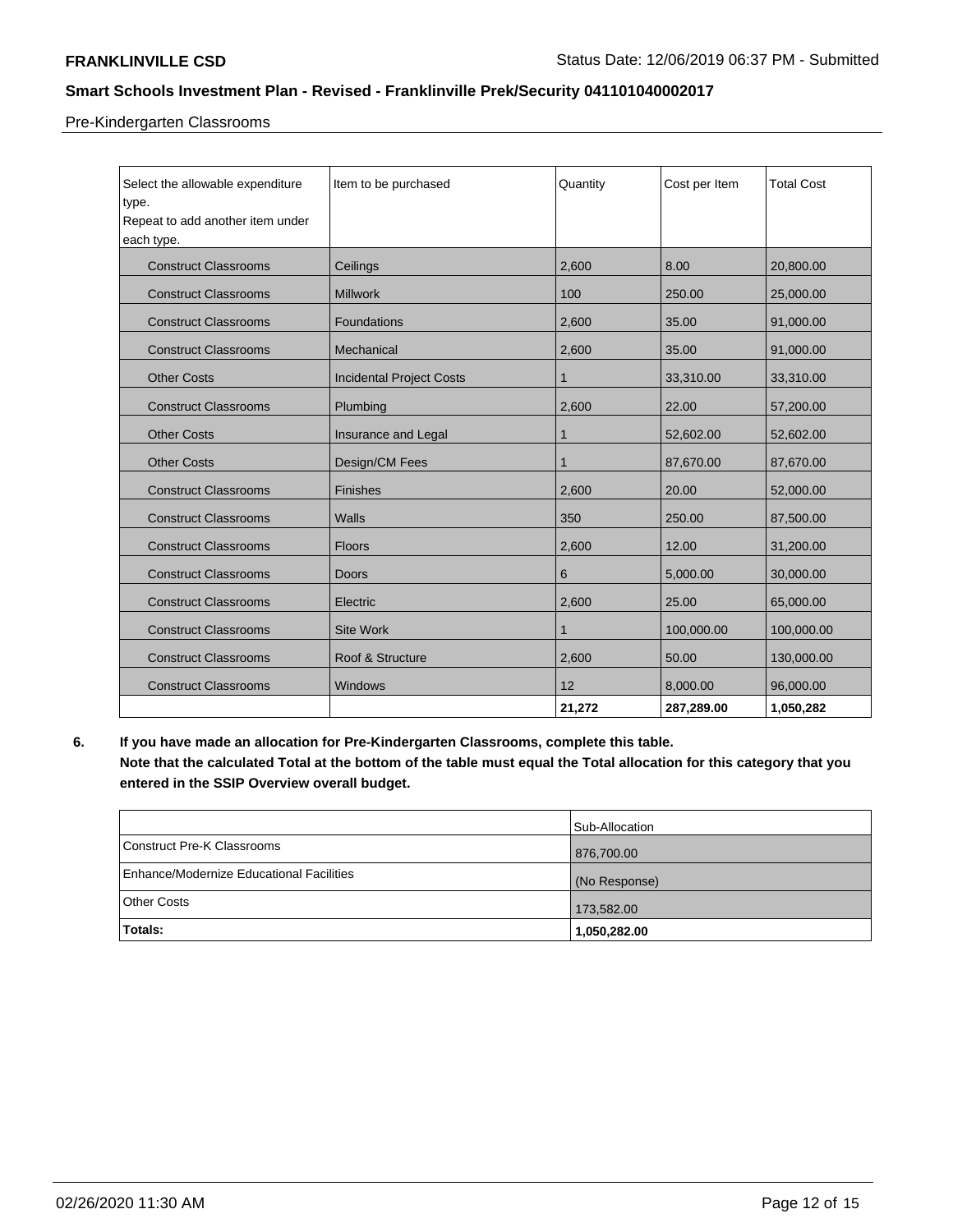Replace Transportable Classrooms

**1. Describe the district's plan to construct, enhance or modernize education facilities to provide high-quality instructional space by replacing transportable classrooms.**

(No Response)

**2. All plans and specifications for the erection, repair, enlargement or remodeling of school buildings in any public school district in the State must be reviewed and approved by the Commissioner. Districts that plan capital projects using their Smart Schools Bond Act funds will undergo a Preliminary Review Process by the Office of Facilities Planning.**

**Please indicate on a separate row each project number given to you by the Office of Facilities Planning.**

| Project Number |  |
|----------------|--|
|                |  |
| (No Response)  |  |

**3. For large projects that seek to blend Smart Schools Bond Act dollars with other funds, please note that Smart Schools Bond Act funds can be allocated on a pro rata basis depending on the number of new classrooms built that directly replace transportable classroom units.**

**If a district seeks to blend Smart Schools Bond Act dollars with other funds describe below what other funds are being used and what portion of the money will be Smart Schools Bond Act funds.**

(No Response)

**4. Please detail the type, quantity, per unit cost and total cost of the eligible items under each sub-category.**

| Select the allowable expenditure | Item to be purchased | Quantity      | Cost per Item | Total Cost |
|----------------------------------|----------------------|---------------|---------------|------------|
| ∣type.                           |                      |               |               |            |
| Repeat to add another item under |                      |               |               |            |
| each type.                       |                      |               |               |            |
| (No Response)                    | (No Response)        | (No Response) | (No Response) | 0.00       |
|                                  |                      | u             | 0.00          |            |

**5. If you have made an allocation for Replace Transportable Classrooms, complete this table. Note that the calculated Total at the bottom of the table must equal the Total allocation for this category that you entered in the SSIP Overview overall budget.**

|                                                | Sub-Allocation |
|------------------------------------------------|----------------|
| Construct New Instructional Space              | (No Response)  |
| Enhance/Modernize Existing Instructional Space | (No Response)  |
| Other Costs                                    | (No Response)  |
| Totals:                                        | 0.00           |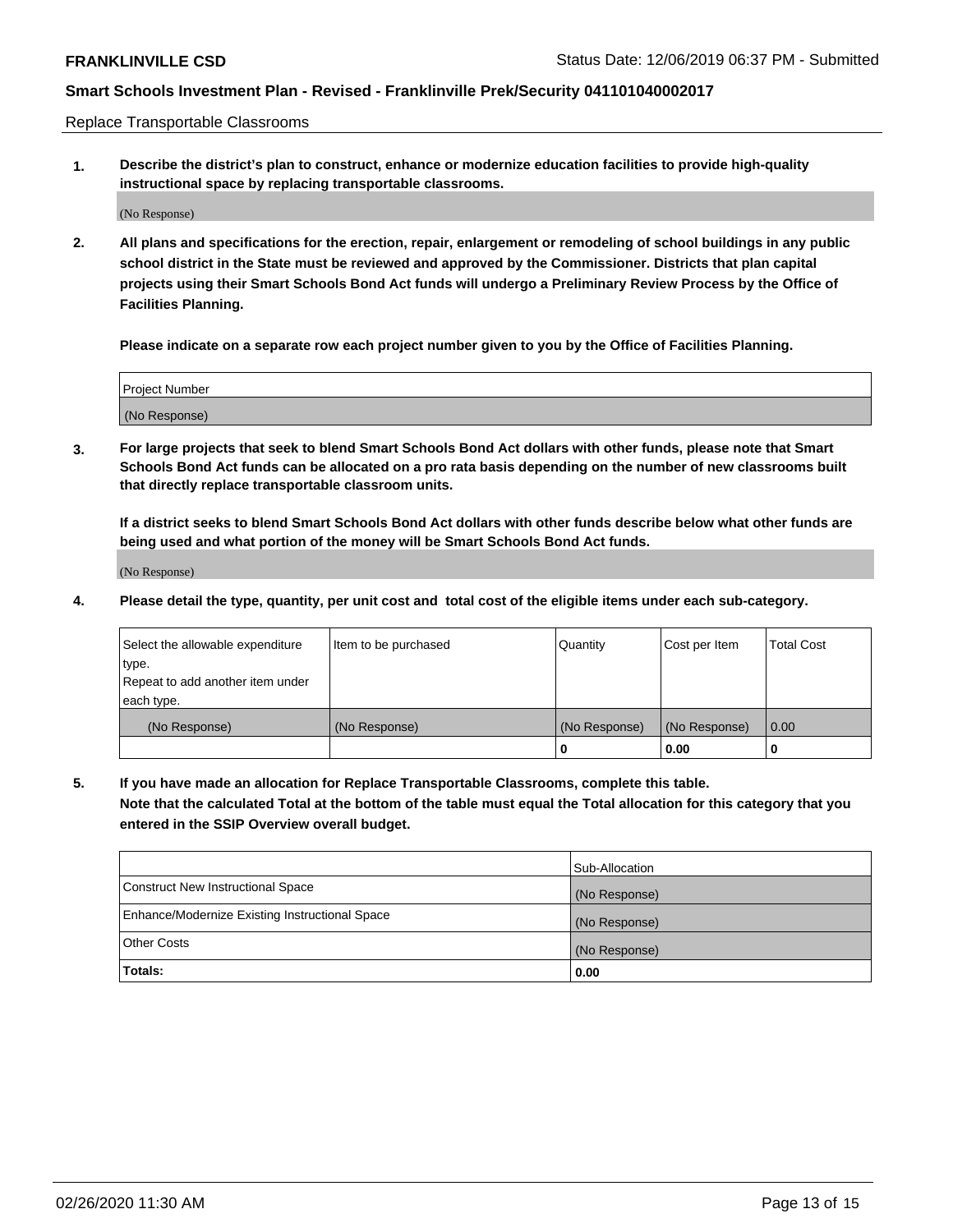### High-Tech Security Features

## **1. Describe how you intend to use Smart Schools Bond Act funds to install high-tech security features in school buildings and on school campuses.**

The District will be doing renovations to an existing entrance and classrooms where students are both dropped off and picked up to create a secure vestibule and waiting area. The space will include doors with access control that will be unlocked during drop off and pick up times, doors will remain locked for the duration of the school day.

Currently students line the halls and sit on the floor during dismissal as we do not have an appropriate area to hold students during this time creating a safety hazard situation. The car line and pick up area for parents is outside the current Pre-Kindergarten wing. There is no alternative safe pick up area options given the current parking lot structures. Alternative parking lot options were considered, but none were deemed viable and/or safe options.

**2. All plans and specifications for the erection, repair, enlargement or remodeling of school buildings in any public school district in the State must be reviewed and approved by the Commissioner. Smart Schools plans with any expenditures in the High-Tech Security category require a project number from the Office of Facilities Planning. Districts must submit an SSBA LOI and receive project numbers prior to submitting the SSIP. As indicated on the LOI, some projects may be eligible for a streamlined review and will not require a building permit. Please indicate on a separate row each project number given to you by the Office of Facilities Planning.**

| Project Number        |  |
|-----------------------|--|
| 04-11-01-04-0-002-017 |  |

### **3. Was your project deemed eligible for streamlined Review?**

- Yes
- $\boxtimes$  No

### **4. Include the name and license number of the architect or engineer of record.**

| Name                              | License Number |
|-----------------------------------|----------------|
| Clark Patterson Lee - T. McElheny | 591761         |

## **5. Please detail the type, quantity, per unit cost and total cost of the eligible items under each sub-category.**

| Select the allowable expenditure<br>type.<br>Repeat to add another item under<br>each type. | Item to be purchased            | Quantity | Cost per Item | <b>Total Cost</b> |
|---------------------------------------------------------------------------------------------|---------------------------------|----------|---------------|-------------------|
| <b>Capital-Intensive Security</b><br>Project                                                | <b>Wall Renovation</b>          | 50       | 100.00        | 5,000.00          |
| <b>Capital-Intensive Security</b><br>Project                                                | <b>Electrical/Security</b>      | 300      | 50.00         | 15,000.00         |
| <b>Capital-Intensive Security</b><br>Project                                                | Mechanical                      | 300      | 30.00         | 9,000.00          |
| <b>Capital-Intensive Security</b><br>Project                                                | <b>Floors</b>                   | 300      | 40.00         | 12,000.00         |
| <b>Other Costs</b>                                                                          | <b>Incidental Project Costs</b> |          | 4,496.00      | 4,496.00          |
| <b>Capital-Intensive Security</b><br>Project                                                | <b>Finishes</b>                 | 300      | 30.00         | 9,000.00          |
| <b>Capital-Intensive Security</b><br>Project                                                | Ceilings                        | 300      | 8.00          | 2,400.00          |